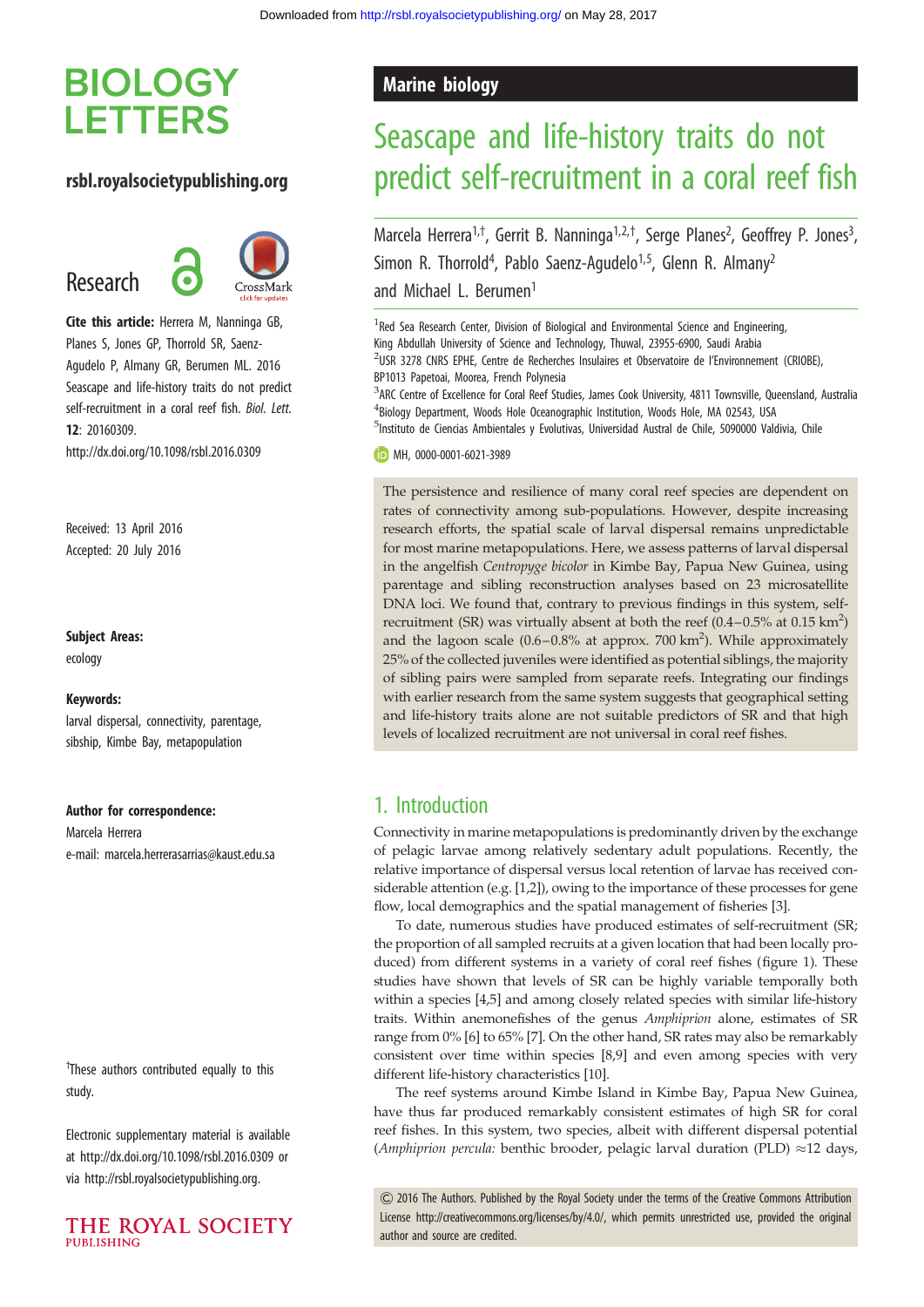

<span id="page-1-0"></span>

Figure 1. Self-recruitment (SR) estimates in coral reef fishes with different spawning modes (shown are the highest SR values (%) reported in each publication). Bar colours indicate the method used; symbols show the average pelagic larval duration (PLD) for each corresponding family. Labels on the x-axis correspond to the source (according to the reference list in the electronic supplementary material) and study regions: IP, Indo-Pacific; MBR, Mesoamerican Barrier Reef; MS, Mediterranean Sea; RS, Red Sea; GBR, Great Barrier Reef and CARIB, Caribbean.

high-site fidelity; butterflyfish Chaetodon vagabundus: pelagic spawner, PLD  ${\approx}38$  days, large home range), were shown to exhibit high, consistent and remarkably similar SR levels over time [\[8,10,11](#page-3-0)], warranting the question whether Kimbe Island might be a hotspot for localized recruitment.

Here, we investigated patterns of local dispersal in Kimbe Bay in a third species of coral reef fish, the bicolor angelfish Centropyge bicolor (Pomacentridae), with similar life-history characteristics as C. vagabundus (pelagic spawner,  $PLD =$ 29– 34 days [\[12](#page-3-0)]). We thus aimed to investigate the relative importance of seascape (defined here as the geographical setting of the habitat matrix) and specific life-history traits as determinants of SR in coral reef fishes.

### 2. Material and methods

Tissue samples of adult and recently settled C. bicolor were collected in April 2013 from nine different reef sites in Kimbe Bay (electronic supplementary material, figure S1 and table S1). In total, 255 potential parents and 426 juveniles were sampled. All 681 individuals were genotyped at 23 variable microsatellite loci (following [[13\]](#page-3-0)). We performed two types of kinship analyses: parentage and sibship. A maximum-likelihood approach was used to determine parent–offspring assignments as implemented in the software platform FAMOZ [[14](#page-3-0)]. Sibling groups within the juvenile sample pool were identified using COLONY [\[15\]](#page-3-0). Full sibship was accepted upon a posterior probability exceeding 0.75. If localized recruitment was common in our study system, we would expect to find high numbers of siblings within short distances of each other (recruiting together) and the opposite if dispersal rates were high [\[16\]](#page-3-0). A  $\chi^2$  test was implemented to assess differences in the proportions of sibling pairs and the entire juvenile sample at different distance classes.

Spatial autocorrelation performed in GENALEX [[17](#page-3-0)] was used to test the hypothesis of a random spatial distribution of the sampled juveniles by assessing the pairwise genetic similarity of individuals at different geographical distance classes. Samples were binned into 5 km distance class sizes, roughly resembling the real distances between islands. We ran 10 000 permutations to determine the 95% confidence intervals (CIs) around the null hypothesis of no spatial autocorrelation and 1000 bootstraps to estimate the 95% CIs of the autocorrelation index  $r$  for each distance class. Detailed descriptions of the methods are provided in the electronic supplementary material.

### 3. Results

Both COLONY and FAMOZ analyses yielded only two parent–offspring assignments (both single parents). One juvenile collected at Tuare Island was assigned to a parent sampled from the same location. At the reef scale of Tuare Island (ca  $0.15 \text{ km}^2$ ), this is equivalent to approximately  $0.4 - 0.5\%$  SR (considering that we had sampled 60–80% of the adult population). The other assigned juvenile travelled approximately 10 km northwest from a parent on South Bay Reef to also settle at Tuare Island. At the lagoon scale of all our sampling sites (approx. 700 km<sup>2</sup>), this equates to  $0.5-0.8\%$  SR (or  $0.06\%$ total if we consider SR at each reef individually).

Sibship analysis performed in COLONY confidently identified three pairs as full siblings; a further 42 pairs and one triplet had similar likelihoods of being full or half siblings. Of these potential sibling pairs, 53% recruited to separate reefs. The proportions of sibling pairs across distance classes closely matched that of all sampled juveniles ( $p = 0.99$ ; [figure 2](#page-2-0)a). Autocorrelation coefficients for all distance classes were close to zero and non-significant ([figure 2](#page-2-0)b), suggesting that the genotype distribution of juveniles was spatially random across the study system.

## 4. Discussion

In contrast to virtually all previous studies on larval dispersal in Kimbe Bay, reporting consistently high levels of SR in different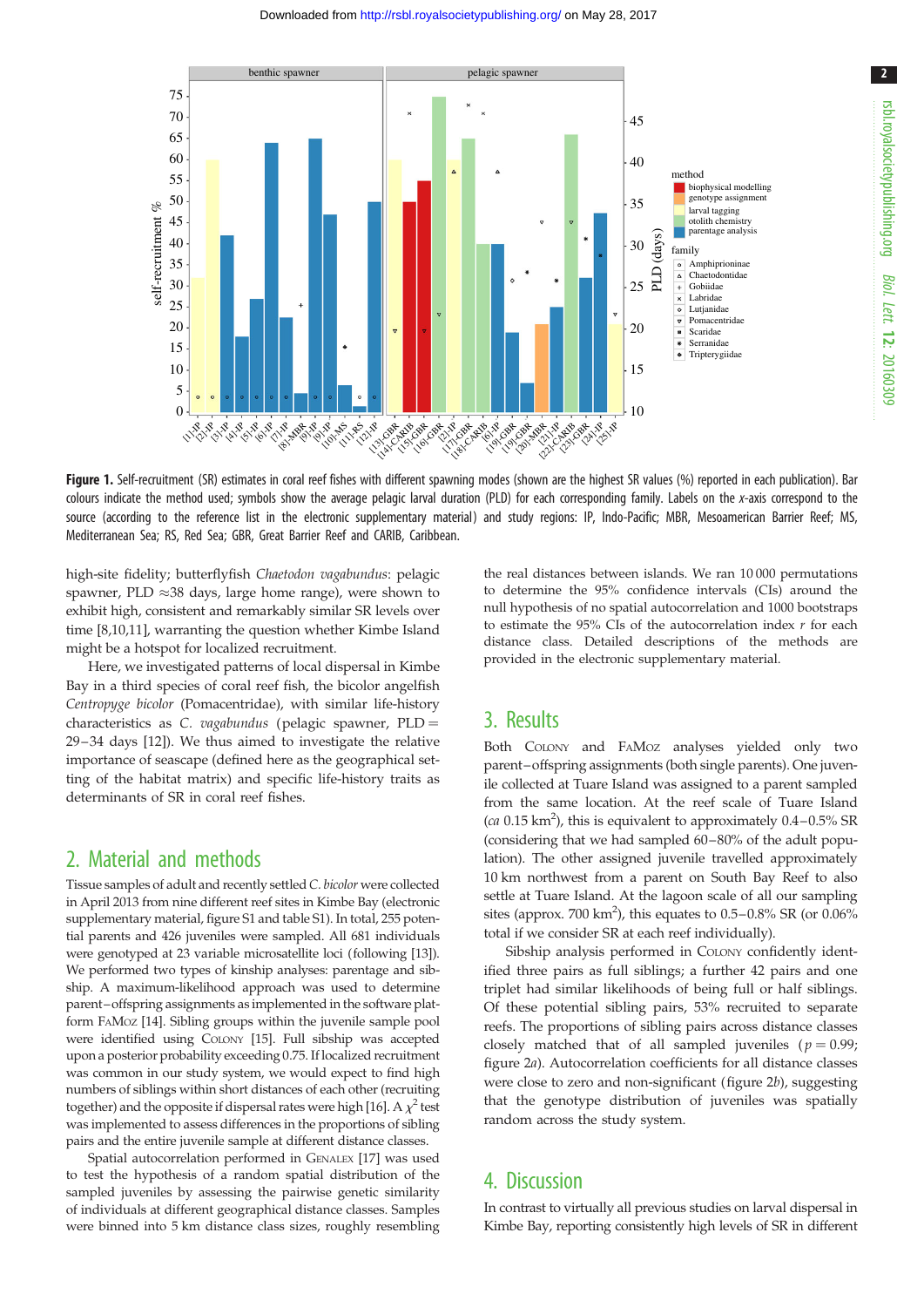<span id="page-2-0"></span>

Figure 2. (a) Proportion of sibling pairs (black bars) and the entire juvenile sample (white) at 5 km distance classes. (b) Correlogram of the autocorrelation index r (black line) as a function of geographical distance for 426 juveniles in Kimbe Bay. The dashed lines represent the 95% CIs of the null hypothesis of a random distribution. Error bars represent the 95% CI determined by bootstrapping.

species of coral reef fishes [\[8,10,11](#page-3-0)], we found a near lack of SR and no apparent spatial structure in recruitment. Our results indicate that SR and local scale genetic connectivity patterns in coral reef fishes cannot readily be predicted from the local seascape or dispersal potential, commonly estimated from lifehistory traits such as reproductive mode and PLD. Instead, our findings suggest that other biological characteristics may deserve more attention, including larval and adult behaviour and mating and settlement strategies [[18](#page-3-0)]. Local currents may be highly variable around coral reefs, leading to large temporal variability in settlement patterns of reef fishes [\[4,5,19](#page-3-0)]. While sampling did take place during the same season (spring) as in previous studies conducted in the region, we cannot rule out that annual variability in local oceanography may have led to differential settlement patterns in this study. A direct comparison of genetic data collected simultaneously on an anemonefish, A. percula, in the same reef system will give interesting insights in this regard (data not available yet). Either way, our findings highlight the unpredictable nature of connectivity and the need for further temporally replicated inter-species comparisons.

Recent research has focused mostly on seascape as a predictor of SR in coral reef fishes [\[9](#page-3-0),[20](#page-3-0),[21](#page-3-0)]. In theory, more isolated habitats would receive relatively higher levels of SR because of a lack of recruits from external sources [[22\]](#page-3-0). This study, however, adds to the emerging notion that high levels of SR are not a universal phenomenon and that, regardless of the spatial setting of the habitat matrix, it cannot be assumed that populations will be able to be sustained by local production alone [[7,16,20](#page-3-0)]. Consistent with the lack of local recruitment, C. bicolor seems to exhibit high levels of gene flow across the study area with no significant genetic structure among sites (electronic supplementary material, figure S2) and a seemingly random spatial distribution of recruitment (figure 2b).

The proportion of sibling pairs found in the juvenile sample was unusually high (approx. 25%). While we cannot make direct inferences about the origin of these individuals, the high proportion suggests that relatively few parents are responsible for successful juvenile recruitment. While the spatial distribution of sibling pairs seems to indicate local scale recruitment patterns

(figure 2a) [\[16\]](#page-3-0), it is important to note that more than 43% of these sibling pairs had equal probabilities of being half-siblings only. Moreover, the distribution of the proportion of sibling pairs at different distance classes closely resembled that of the entire juvenile sample, suggesting that the observed patterns simply reflected the spatial arrangement of juveniles in the study area. Overall, we urge caution when interpreting spatial sibling distribution in terms of dispersal scales.

By showing diametrically different patterns of local recruitment in a seemingly high SR system, we show that similar life-history traits (PLD and spawning mode) and/or the spatial structure of the habitat matrix cannot be assumed to serve as predictors for levels of SR in coral reef fishes. Understanding the physical and biological mechanisms underlying differences in SR is critical for the conservation of marine biodiversity through the design of networks of marine reserves. We therefore urge caution when using life history and/or seascape as predictors for SR in management decisions.

Ethics. Collection of specimens was conducted under ethical approval from James Cook University (approval no. A1643) and followed all guidelines for the country in which it took place.

Data accessibility. Genotypic raw data is available at the Dryad Digital Repository:<http://dx.doi.org/10.5061/dryad.f5r0p> [[23\]](#page-3-0).

Authors' contributions. S.P., G.P.J., S.R.T., G.R.A., M.L.B. and P.S.-A. conceived and designed the study. G.B.N., P.S.-A. and M.L.B. collected the samples. M.H. conducted the laboratory work. M.H., G.B.N. and P.S.-A. analysed the data. M.H. and G.B.N. wrote the manuscript with input from all authors. All authors agree to be held accountable for the content herein and gave approval for publication.

Competing interests. We declare we have no competing interests.

Funding. This study was supported by KAUST baseline research funds (to M.L.B.) and a KAUST Special Partnership Collaborative Fellowship (to M.L.B. and P.S.-A.). Additional funding was provided by Australian Research Council funding to G.P.J. and NSF grant nos. OCE0928442 and OCE1031256 to S.R.T.

Acknowledgements. We thank the KAUST Biosciences Core Laboratory for technical assistance; S. Agrawal and Y. J. Liew for helpful discussions that greatly improved the manuscript. For support in the field, we thank the crew of the M. V. FeBrina and the staff at Walindi Resort and Mahonia Na Dari Research Station, as well as M. Srinivasan and our colleagues aboard the FeBrina 2013 cruise.

### **References**

- 1. Mora C, Sale PF. 2002 Are populations of coral reef fish open or closed? Trends Ecol. Evol. 17, 422-428. [\(doi:10.1016/S0169-5347\(02\)02584-3](http://dx.doi.org/10.1016/S0169-5347(02)02584-3))
- 2. Burguess SC et al. 2014 Beyond connectivity: how empirical methods can quantify population persistence to

improve marine protected-area design. Ecol. Appl. 24, 257– 270. [\(doi:10.1890/](http://dx.doi.org/10.1890/13-0710.1) [13-0710.1](http://dx.doi.org/10.1890/13-0710.1))

3